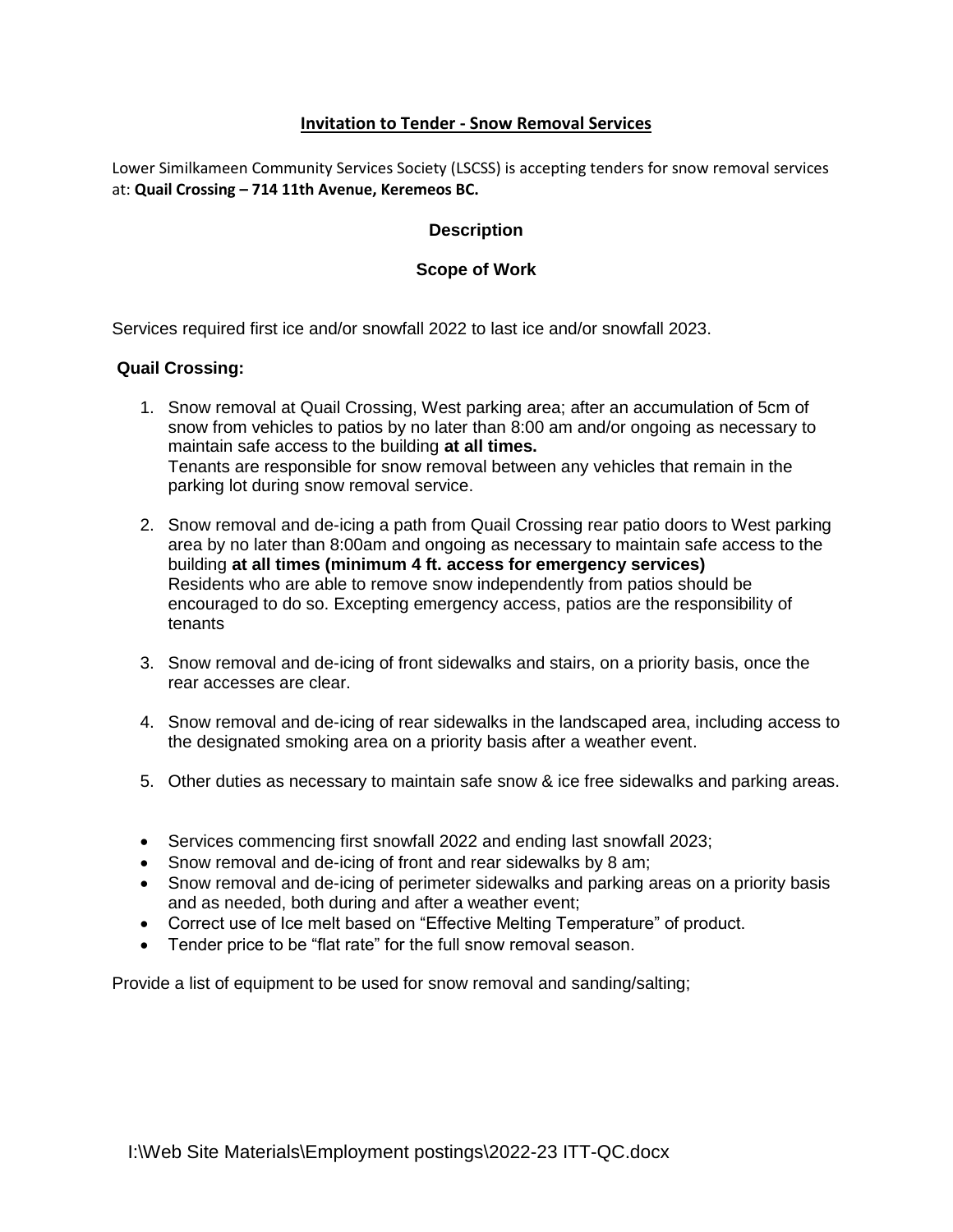## **Submissions must include:**

Proof of current WorkSafe BC or third party disability coverage; All applicable taxes shall be specified.

#### **Considerations:**

The successful candidate will be obliged to provide a signed certificate of General Liability Insurance for not less than \$2,000,000 showing LSCSS as an Additional Insured. The successful candidate will invoice LSCSS monthly for services.

LSCSS shall be entitled to, but not obligated, to terminate the contract awarded to a successful bidder if, in the absolute discretion of LSCSS, any of the following infractions occur:

- 1) Poor performance in snow removal or sanding/salting
- 2) Damage to or at the site which the successful bidder shall fail to remedy within 5 days of receiving written notice from LSCSS

3) Failure to respond to normal requests or emergencies for snow removal and sanding/salting

4) Failure to meet any of the obligations of a successful bidder as required by this request for Tenders.

**The lowest, or any tender, will not necessarily be accepted.**

### **This tender closes at 12:00 pm on Thursday June 30th, 2022. For an appointment to view the site please call 250 499 2352 ex: 122**

Send sealed tenders marked **"Confidential QC – SR2022"** to:

| By mail:  | <b>Housing Coordinator</b>                                     |
|-----------|----------------------------------------------------------------|
|           | Lower Similkameen Community Services Society                   |
|           | 720 - 3rd Street, Keremeos, BC. VOX 1N3                        |
| By hand:  | 310 Veterans Avenue, Keremeos, BC. Between 8:00am and 12:00pm. |
| By email: | HousingCoord@LSCSS.com                                         |